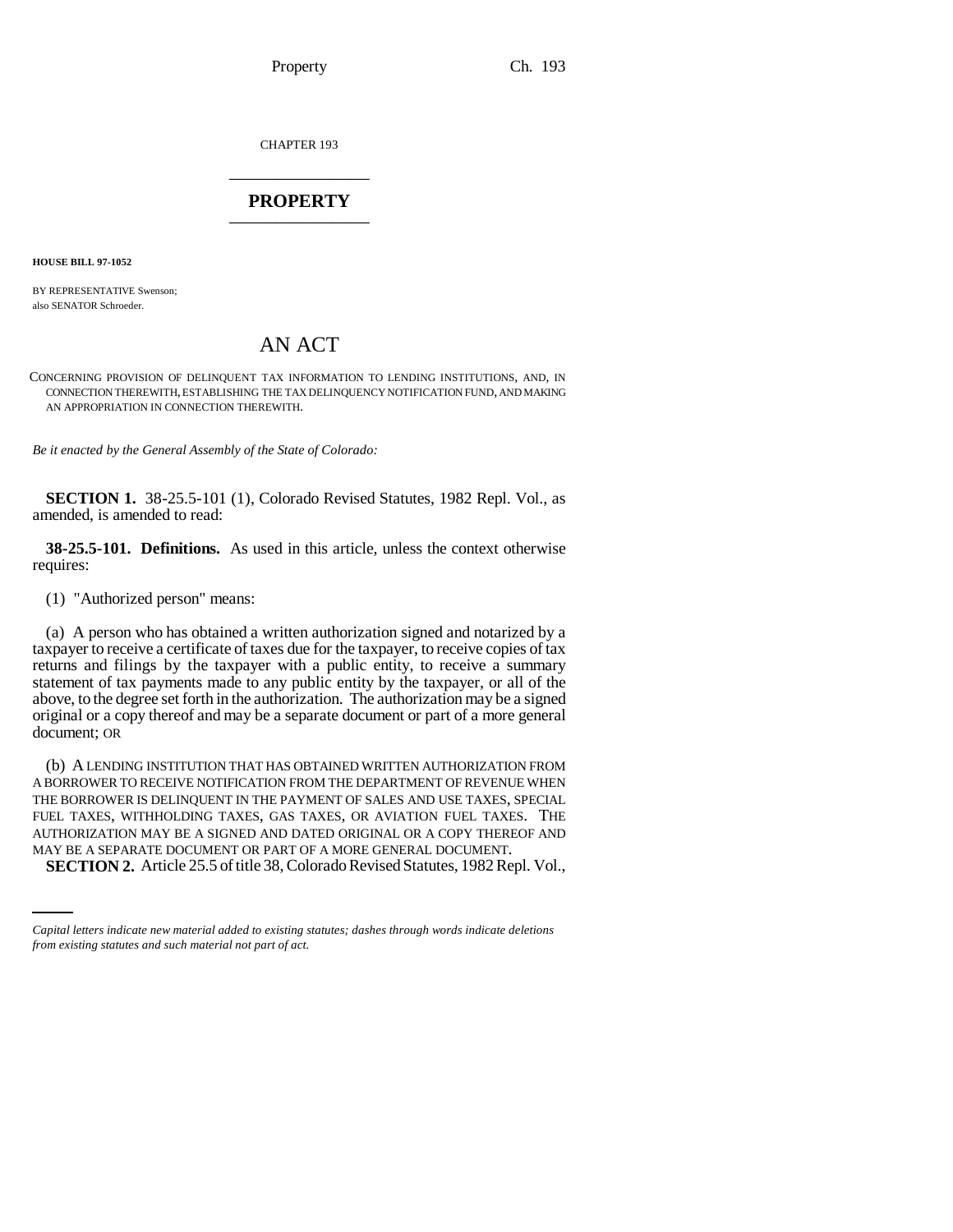as amended, is amended BY THE ADDITION OF A NEW SECTION to read:

**38-25.5-103.5. Notification requirements - tax delinquency notification fund - creation - immunity.** (1) THE DEPARTMENT OF REVENUE SHALL PROVIDE INFORMATION TO ANY LENDING INSTITUTION THAT IS AN AUTHORIZED PERSON REGARDING THE DELINQUENT PAYMENT OF SALES AND USE TAX, WITHHOLDING TAX, SPECIAL FUELS TAX, GAS TAX, OR AVIATION FUEL TAX BY A BORROWER OF FUNDS FROM SUCH INSTITUTION PROVIDED SUCH DELINQUENCY IS IN DISTRAINT WARRANT STAGE. THE DEPARTMENT SHALL HONOR ANY REQUEST MADE BY A LENDING INSTITUTION THAT IS AN AUTHORIZED PERSON TO THE EXTENT SET FORTH IN THE WRITTEN AUTHORIZATION. SUCH PROVISION OF INFORMATION SHALL BE MADE IN ACCORDANCE WITH RULES PROMULGATED BY THE DEPARTMENT, WHICH SHALL INCLUDE THE FOLLOWING:

(a) THE PROCEDURES PURSUANT TO WHICH LENDING INSTITUTIONS MAY REQUEST NOTIFICATION UNDER THIS SECTION, WHEN SUCH NOTIFICATION WILL BE PROVIDED BY THE DEPARTMENT, AND THE MANNER IN WHICH SUCH INFORMATION SHALL BE PROVIDED;

(b) THE AMOUNT OF THE FILING FEE NEEDED TO COVER PROGRAMMING AND OTHER ADMINISTRATIVE COSTS, WHICH MAY BE ADJUSTED PERIODICALLY BY THE DEPARTMENT AND NOT NECESSARILY AT THE BEGINNING OF THE YEAR;

(c) THE LEVEL, TYPE, OR DEGREE OF DELINQUENCY SUBJECT TO THE DISCLOSURE PROVIDED BY THIS SECTION;

(d) ANY OTHER INFORMATION NEEDED FOR THE IMPLEMENTATION OF THIS SECTION.

(2) THE LEVEL, TYPE, OR DEGREE OF DELINQUENCY SUBJECT TO THE DISCLOSURE PROVIDED BY THIS SECTION SHALL BE SET BY THE DEPARTMENT OF REVENUE.

(3) THE DEPARTMENT SHALL TRANSMIT ANY FILING FEES COLLECTED PURSUANT TO THIS SECTION TO THE STATE TREASURER, WHO SHALL DEPOSIT SUCH FEES IN THE STATE TREASURY IN THE TAX DELINQUENCY NOTIFICATION FUND, WHICH FUND IS HEREBY CREATED. MONEYS SO DEPOSITED AND ALL INTEREST EARNED ON SUCH MONEYS SHALL BE RETAINED IN THE FUND.

**SECTION 3.** 38-25.5-105, Colorado Revised Statutes, 1982 Repl. Vol., as amended, is amended to read:

**38-25.5-105. Department of revenue fees.** EXCEPT AS PROVIDED IN SECTION 38-25.5-103.5, fees collected by the department of revenue pursuant to this article shall be deposited in the state treasury in the tax lien certification fund which is hereby created. Moneys so deposited and all interest earned on such moneys shall be used by the department of revenue for the purposes of this article in accordance with the annual appropriation by the general assembly and shall not be deposited in or transferred to the general fund.

**SECTION 4. Loan authorized.** For the purpose of implementing this act prior to sufficient moneys becoming available in the tax delinquency notification fund created in section 38-25.5-103.5 (2), Colorado Revised Statutes, the department of